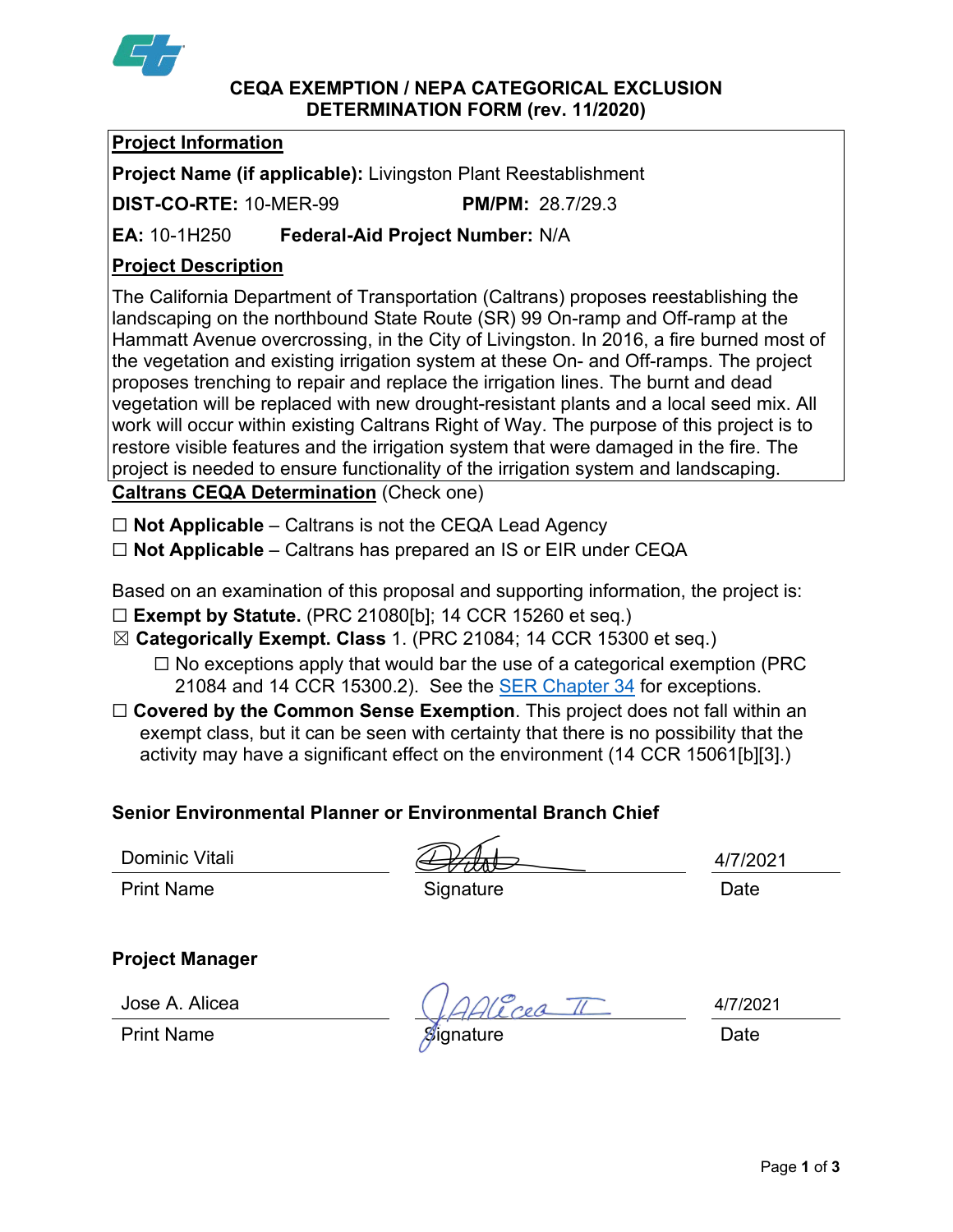

## **Caltrans NEPA Determination** (Check one)

#### ☒ **Not Applicable**

Caltrans has determined that this project has no significant impacts on the environment as defined by NEPA, and that there are no unusual circumstances as described in 23 CFR 771.117(b). See [SER Chapter 30](https://dot.ca.gov/programs/environmental-analysis/standard-environmental-reference-ser/volume-1-guidance-for-compliance/ch-30-categorical-exclusions#exception) for unusual circumstances. As such, the project is categorically excluded from the requirements to prepare an EA or EIS under NEPA and is included under the following:

☐ **23 USC 326:** Caltrans has been assigned, and hereby certifies that it has carried out the responsibility to make this determination pursuant to 23 USC 326 and the Memorandum of Understanding dated April 18, 2019, executed between FHWA and Caltrans. Caltrans has determined that the project is a Categorical Exclusion under:

## ☐ **23 CFR 771.117(c): activity (c)(Enter activity number)**

☐ **23 CFR 771.117(d): activity (d)(Enter activity number)**

☐ **Activity Enter activity number listed in Appendix A of the MOU between FHWA and Caltrans**

□ 23 USC 327: Based on an examination of this proposal and supporting information, Caltrans has determined that the project is a Categorical Exclusion under 23 USC 327. The environmental review, consultation, and any other actions required by applicable Federal environmental laws for this project are being, or have been, carried out by Caltrans pursuant to 23 USC 327 and the Memorandum of Understanding dated December 23, 2016 and executed by FHWA and Caltrans.

# **Senior Environmental Planner or Environmental Branch Chief**

| <b>Print Name</b>                    | Signature                                               | Date |
|--------------------------------------|---------------------------------------------------------|------|
| <b>Project Manager/ DLA Engineer</b> |                                                         |      |
| <b>Print Name</b>                    | Signature                                               | Date |
|                                      | Date of Categorical Exclusion Checklist completion: N/A |      |

#### **Date of Categorical Exclusion Checklist completion:** N/A **Date of Environmental Commitment Record or equivalent:** 04/07/2021

Briefly list environmental commitments on continuation sheet if needed (i.e., not necessary if included on an attached ECR). Reference additional information, as appropriate (e.g., additional studies and design conditions).